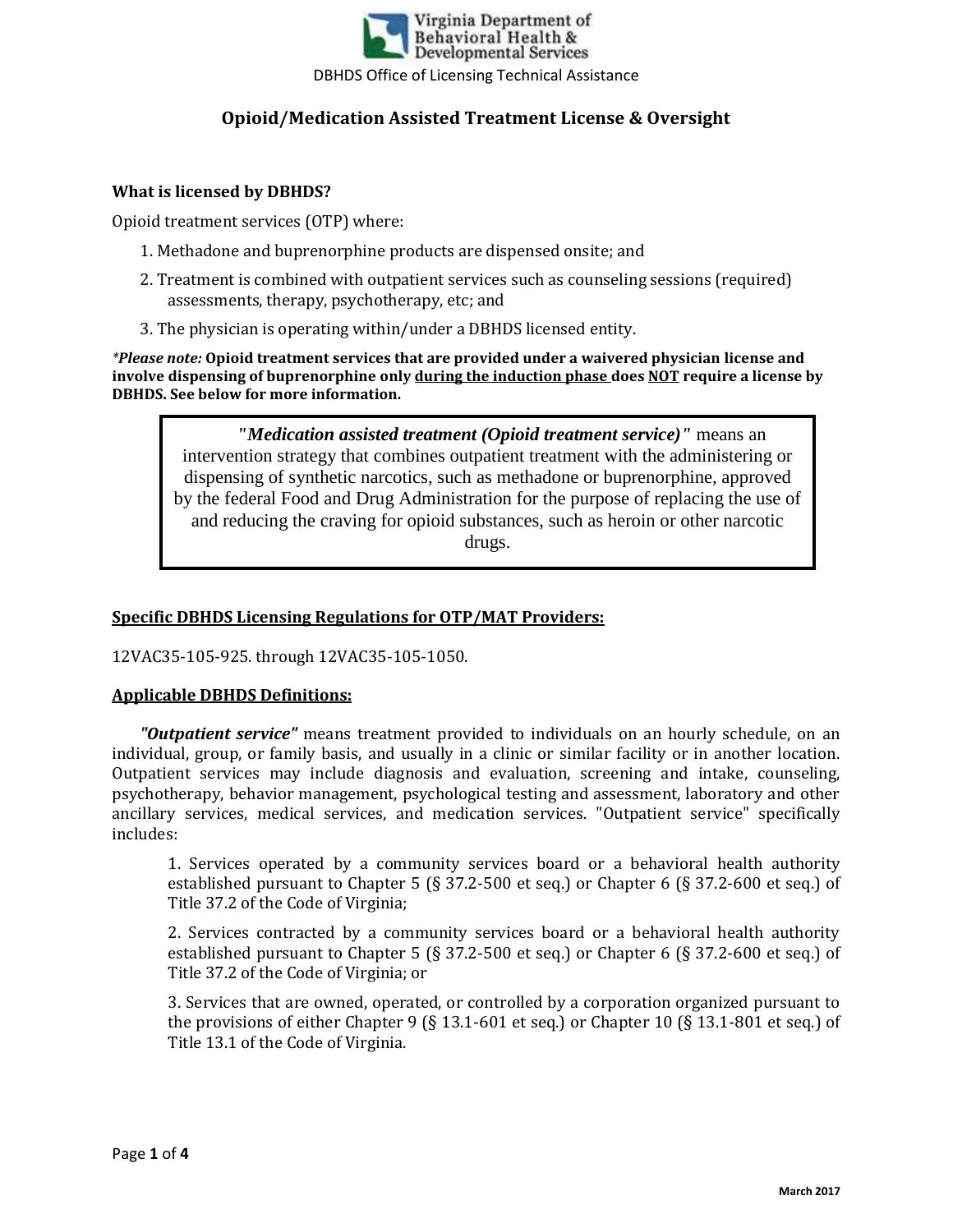

*"Medication administration"* means the direct application of medications by injection, inhalation, ingestion, or any other means to an individual receiving services by (i) persons legally permitted to administer medications or (ii) the individual at the direction and in the presence of persons legally permitted to administer medications.

12VAC35-105-930. Registration, certification, or accreditation. The opioid treatment service shall maintain current registration or certification with:

- 1. The federal Drug Enforcement Administration (DEA);
- 2. The federal Substance Abuse and Mental Health Services Administration (SAMHSA); and
- 3. The Virginia Board of Pharmacy.

### **What are the staffing requirements for DBHDS Opioid Treatment Service License?**

Demonstrate that there are sufficient personnel available to meet the following staffing requirements and qualifications:

1. The program director shall be licensed or certified by the applicable Virginia health regulatory board or by a nationally recognized certification board or eligible for this license or certification with relevant training, experience, or both, in the treatment of individuals with opioid addiction;

2. The medical director shall be a board-certified addictionologist or have successfully completed or will complete within one year a course of study in opiate addiction that is approved by the department;

3. A minimum of one pharmacist;

4. Nurses;

5. Counselors shall be licensed or certified by the applicable Virginia health regulatory board or by a nationally recognized certification board or eligible for this license or certification; and

6. Personnel to provide support services

## **What is a Buprenorphine Waivered Practitioner? What is an OBOT (Opioid-Based Outpatient Treatment)?**

### *Waivered practitioners operating under OBOTS do not have to be licensed by DBHDS.*

Qualified practitioners who are permitted to dispense or prescribe specifically approved Schedule III, IV, and V narcotic medications (medications that have a lower risk for abuse, like buprenorphine) in settings other than an opioid treatment program (OTP) such as a methadone clinic. Opioid treatment services that are provided under a waivered physician and involve dispensing of buprenorphine during the induction phase only would NOT require a license by DBHDS; these are services that are covered under the physician's license under the Board of Medicine.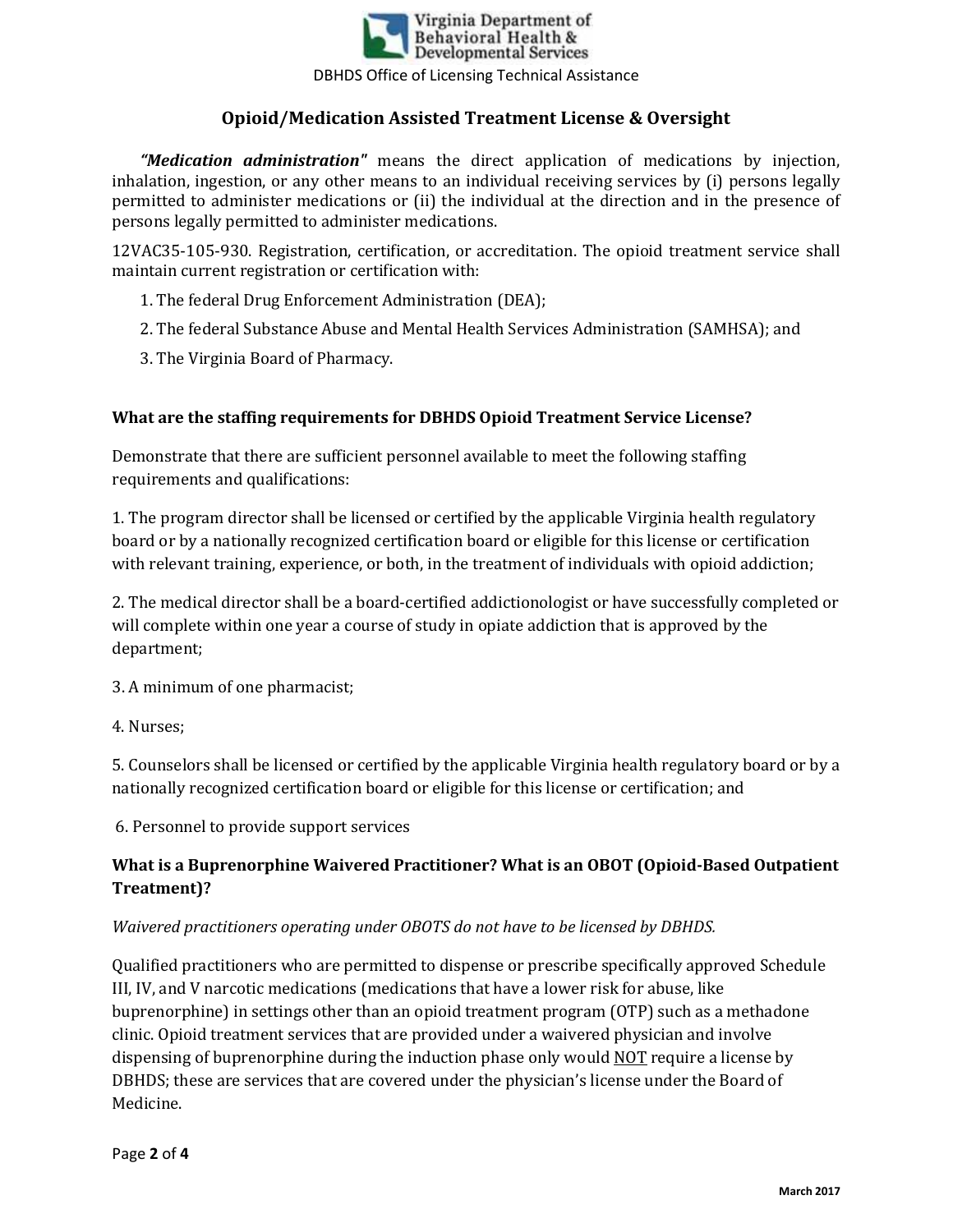

DMAS currently defines this in 12VAC30-130-5020 . "Office-based opioid treatment" or "OBOT" means addiction treatment services for individuals with moderate to severe opioid use disorder provided by buprenorphine-waivered practitioners working in collaboration with credentialed addiction treatment practitioners providing psychosocial counseling in public and private practice settings. For more information regarding DMAS definitions and regulations, please see DMAS ARTS Information Website.

OBOTs do not need a DBHDS OTP/MAT license if they:

- 1. Are providing opioid treatment under the license of a buprenorphine-waivered practitioner;
- 2. Will not be dispensing methadone or other opioid treatment medication on site **or** will only dispense buprenorphine products during induction, and;
- 3. Will provide prescriptions for buprenorphine products to patients after the induction.

Under the Drug Addiction Treatment Act of 2000 (DATA 2000), qualified practitioner may apply for waivers to treat opioid dependency with approved buprenorphine products in any settings in which they are qualified to practice, including an office, community hospital, health department, or correctional facility. A "qualifying physician" is specifically defined in DATA 2000 as one who is:

- Licensed under state law (excluding physician assistants or nurse practitioners); and
- Registered with the Drug Enforcement Administration (DEA) to dispense controlled substances; and
- Required to treat no more than 30 patients at a time within the first year and then required to complete the Online Notification Form to Increase Patient Limit (to SAMHSA) at least one year after initial waiver was approved; and
- Qualified by training and/or certification.

In addition, in order to maintain a waiver, a physician must be capable of referring patients to counseling and other services.

### **What is the process to become waivered?**

In order to prescribe or dispense buprenorphine, physicians must qualify for a physician waiver, which includes completing eight hours of required training, and applying for a physician waiver. Physicians can complete the Online Request for Patient Limit Increase.

- **Physicians are also required to complete buprenorphine training and provide their training certificate after completing the Waiver Notification Form.**
- These waiver applications are forwarded to the DEA, which assigns the physician a special identification number. DEA regulations require this number to be included on all buprenorphine prescriptions for opioid dependency treatment, along with the physician's regular DEA registration number.
- SAMHSA reviews waiver applications within 45 days of receipt. If approved, physicians receive a letter via email that confirms their waiver and includes their prescribing identification number.